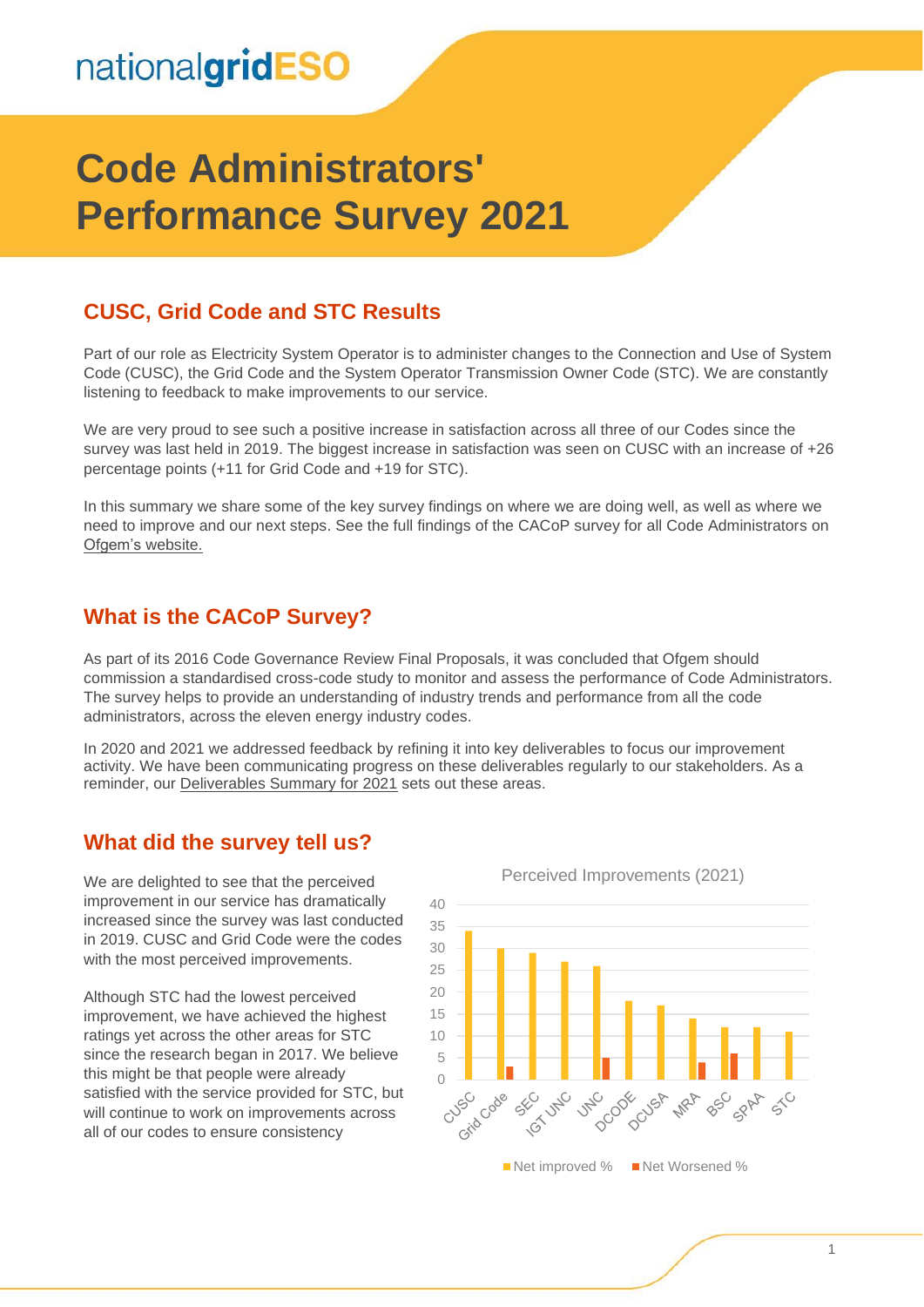# nationalgridESO



Out of the four wide measures of satisfaction, all of our scores have improved since the 2019 Survey, apart from in one area on STC as mentioned above. A considerable increase in Overall Satisfaction can be seen between 2019 and 2021.

#### Provision of support

We are now one of the top performing Code Administrators in providing support to stakeholders for STC and CUSC. We can see that there is some improvement to be made on Grid Code in this area.



We are particularly proud to see an increase in this area, as the feedback received in 2019, was that we could do more with our role as a critical friend to support modification proposers. We have created a robust process to engage with modification proposers at an early stage and help to guide them through the process. We also offer "Introduction to Code Change" external webinars. These are aimed at new and smaller parties, to help them understand the code change process and how they can get involved.

Introduction to Code change webinar feedback: *"Some of my colleagues do a lot of codes work whereas it is not a central feature of my particular work. So I really valued the overview and learning from the webinar. And wanted to say thanks very much. Great session."*